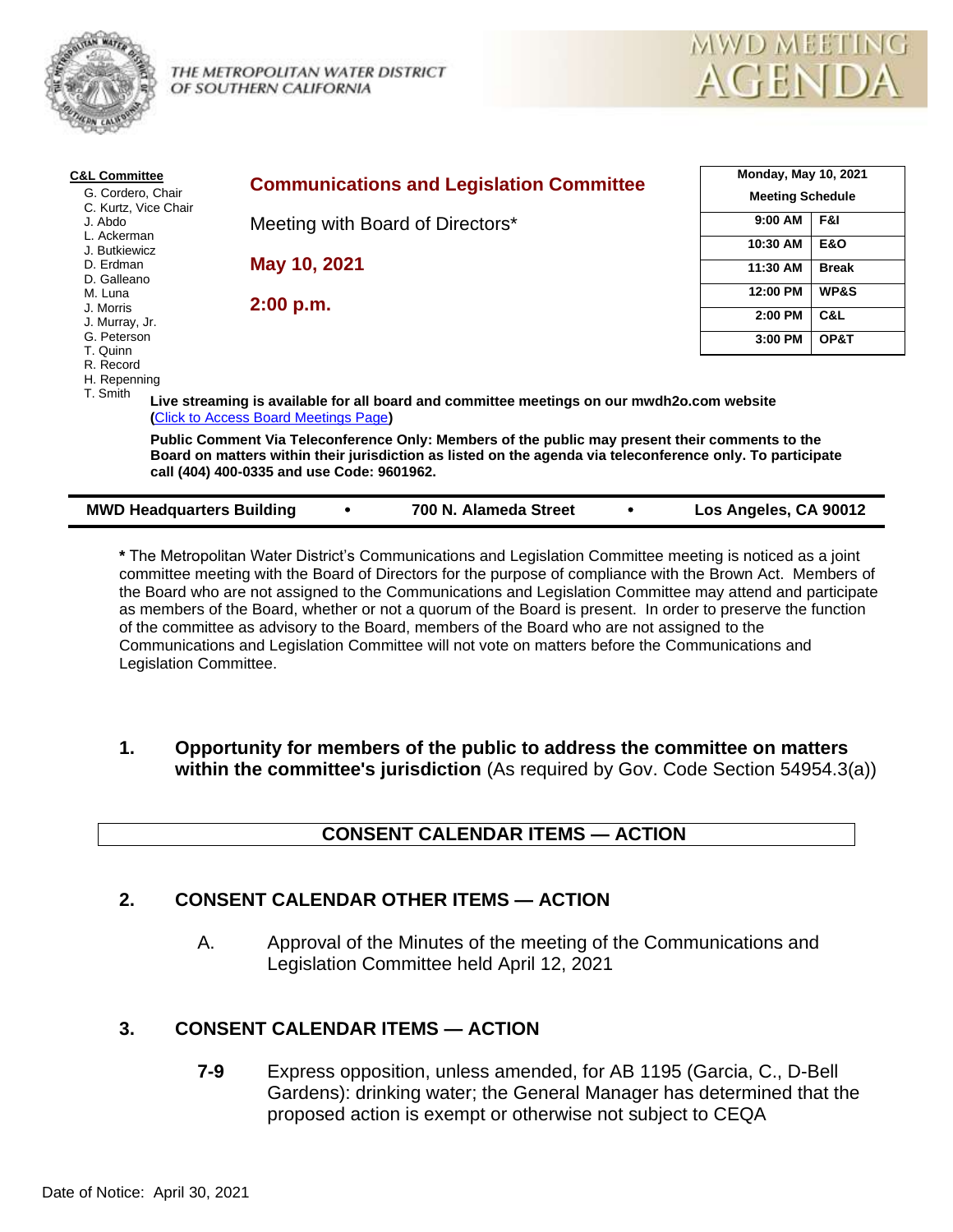#### **END OF CONSENT CALENDAR ITEMS 4. OTHER BOARD ITEMS — ACTION**

None

## **5. BOARD INFORMATION ITEMS**

None

## **6. COMMITTEE ITEMS**

- a. Report on activities from Washington, D.C.
- b. Report on activities from Sacramento

## **7. MANAGEMENT REPORT**

a. External Affairs Management report

#### **8. FOLLOW-UP ITEMS**

None

# **9. FUTURE AGENDA ITEMS**

#### **10. ADJOURNMENT**

**NOTE:** This committee reviews items and makes a recommendation for final action to the full Board of Directors. Final action will be taken by the Board of Directors. Agendas for the meeting of the Board of Directors may be obtained from the Board Executive Secretary. This committee will not take any final action that is binding on the Board, even when a quorum of the Board is present.

Writings relating to open session agenda items distributed to Directors less than 72 hours prior to a regular meeting are available for public inspection at Metropolitan's Headquarters Building and on Metropolitan's Web site http://www.mwdh2o.com.